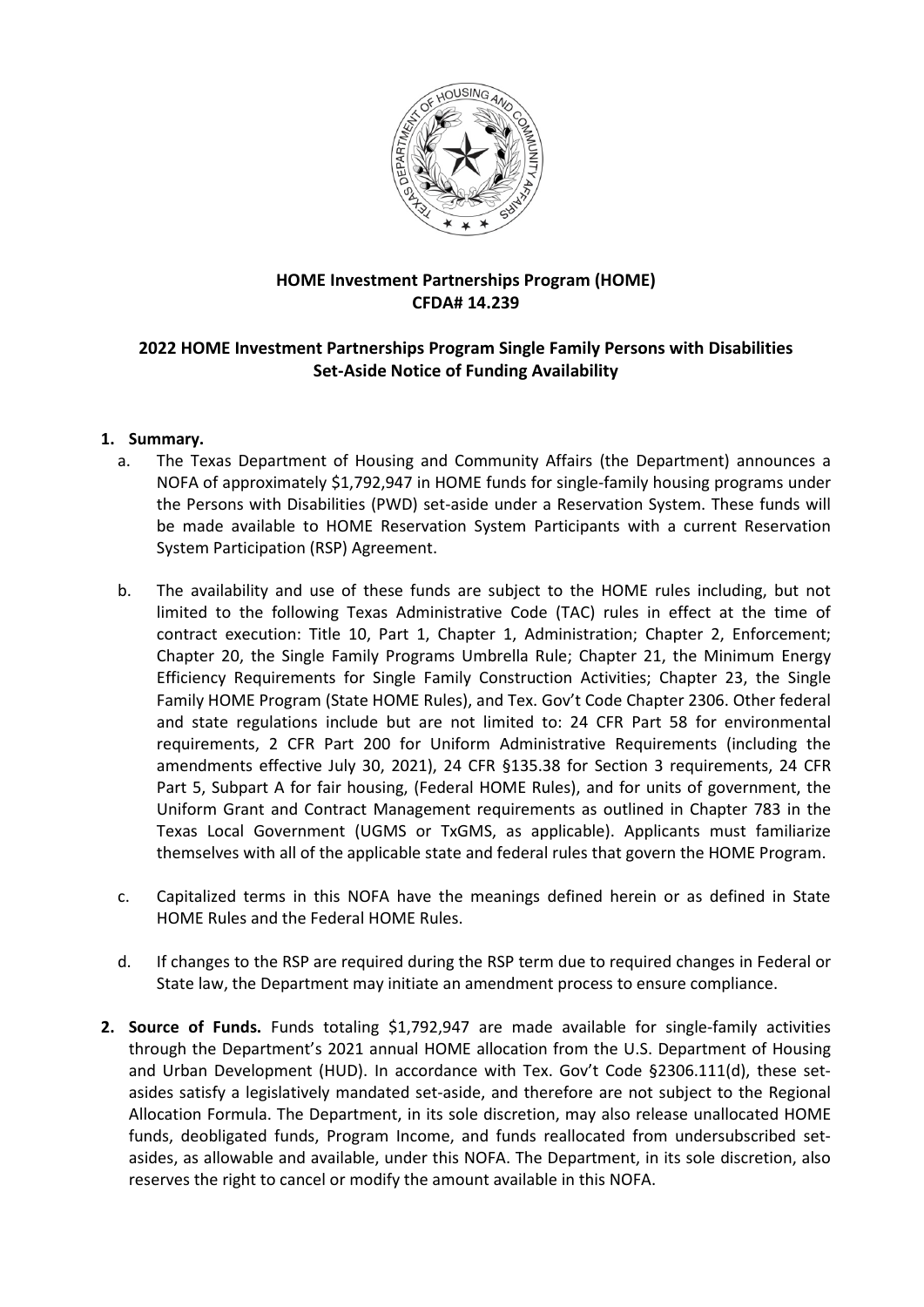- **3. Eligible Activities.** The following activity types are eligible uses of HOME funds awarded under this NOFA:
	- a. **Homeowner Reconstruction Assistance (HRA)**. HRA provides funds for the rehabilitation, reconstruction, or new construction of a single-family residence owned and occupied by eligible low-income Households. Specific program guidelines can be found at 10 TAC Chapter 23, Single Family HOME Program, Subchapter C, Homeowner Reconstruction Assistance Program, §§23.30 - 23.32.
	- b. **Tenant-Based Rental Assistance (TBRA)**. TBRA provides rental subsidies to eligible lowincome Households. Assistance may include rental, security, and utility deposits. Specific program guidelines can be found at 10 TAC Chapter 23, Single Family HOME Program, Subchapter F, Tenant-Based Rental Assistance Program, §§23.50 - 23.52.
- **4. Prohibited Activities.** Prohibited activities include those prohibited in 24 CFR §92.214 and in the State HOME Rules.

## **5. Allocation of Funds**

- a. Approximately \$1,792,947 in funds is available through the Reservation System for singlefamily HRA and TBRA activities under the Persons with Disabilities (PWD) set-aside beginning **Tuesday, November 2, 2021**. The funds will be set aside in the manner described until **January 10, 2022,** after which any remaining funds in any of the set asides described below may be reprogrammed in a manner that is consistent with the 2021 One-Year Action Plan (OYAP) approved by HUD.
- b. The balances that are available in the Reservation System from any prior year funds for PWD set-aside activities will be incorporated into the PWD Set-Aside for TBRA under this NOFA and combined with the funds specified in this NOFA to assist eligible Households. Funds may be reserved for individual households for the following activities:
	- i. **HRA**. Approximately \$448,237 in set-aside funding will be available **beginning Tuesday, November 2, 2021, at 10:00 a.m. Austin local time** for HRA activities until **Monday, January 10, 2022, at 5:00 p.m. Austin local time**.
	- ii. **TBRA**. Approximately \$1,344,710 in set-aside funding will be available **beginning Tuesday, November 2, 2021, at 10:00 a.m. Austin local time** for HRA activities until **Monday, January 10, 2022, at 5:00 p.m. Austin local time**.
- c. On **Tuesday, January 11, 2022, at 10:00 a.m. Austin local time,** any funds which have not been requested under 5(b) of this NOFA will be made available in the Reservation System for any PWD Set-Aside Activity in any Uniform State Service Region. Funds not reserved at or before 5:00 p.m. on **Monday, April 4, 2022,** may be reprogrammed for use to other HOME activities.
- d. Except as limited in this NOFA or by statute, the Department may reprogram funds at any time to the Reservation System, or to administer directly.
- e. An alternative timeline and method of releasing funds may be implemented, at the Department's sole discretion. Subsequent changes to the timeline or method of release will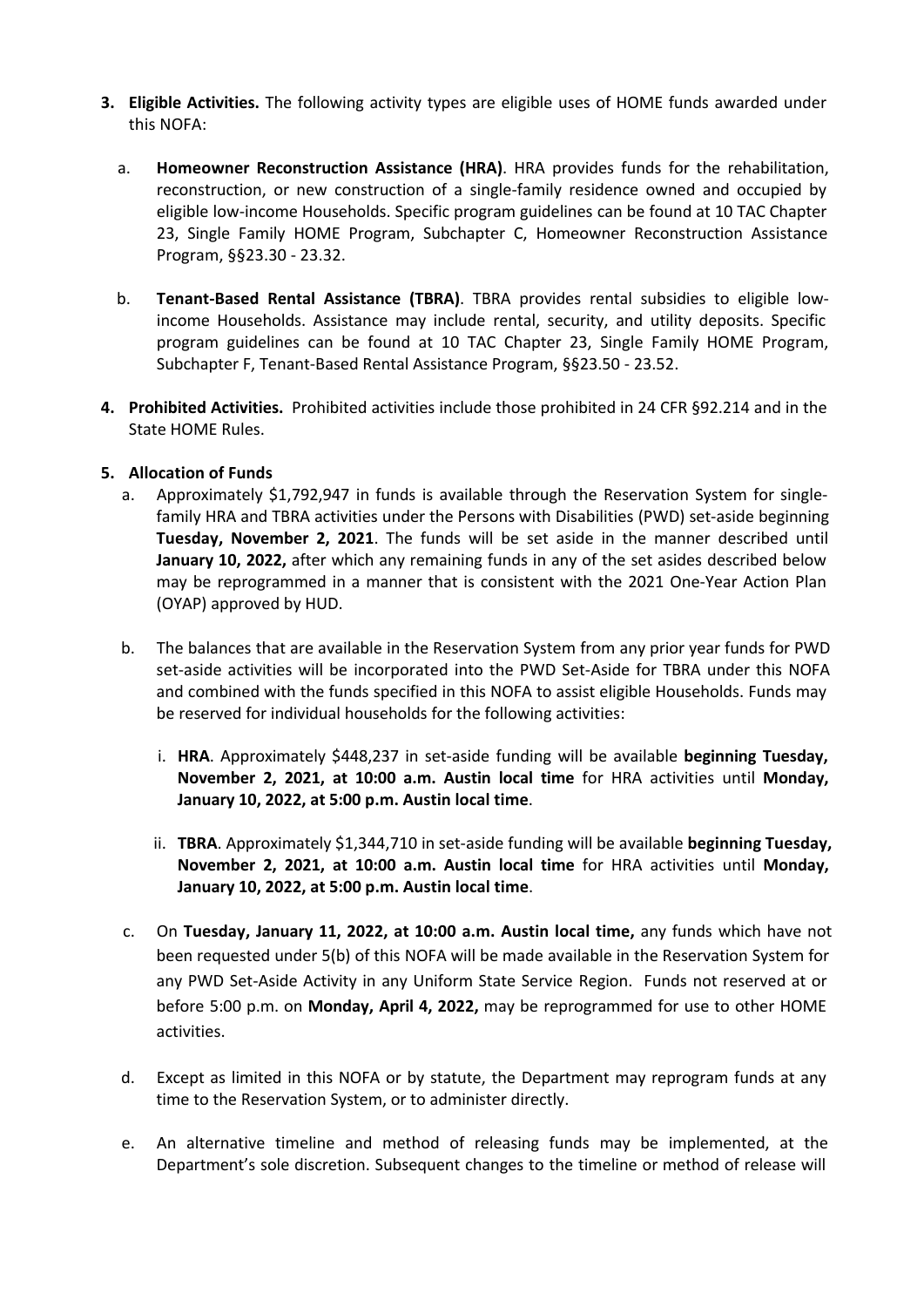be published on the Department's website. However, failure to do so will not invalidate reservations that are otherwise made in accordance with this NOFA.

f. Updated balances for the Reservation System may be accessed online at [www.tdhca.state.tx.us/home-division/home-reservation-summary.htm.](http://www.tdhca.state.tx.us/home-division/home-reservation-summary.htm) Reservations of funds may be submitted at any time during the term of a RSP Agreement, as long as funds are available in the Reservation System. Participation in the Reservation System is not a guarantee of funding availability.

#### **6. Application Selection Process.**

- a. Funding under this NOFA will be made available through the Reservation System to HOME Administrators with active RSP Agreements. Applications to request a RSP Agreement are accepted on an on-going basis. Applicants requesting a RSP Agreement must submit a completed application, required documentation, and associated application materials as detailed in the Application Submission Procedures Manual (ASPM).
- b. All Application materials including manuals, program guidelines, and applicable HOME rules, are available on the Department's website at [www.tdhca.state.tx.us/home](http://www.tdhca.state.tx.us/home-division/applications.htm)[division/applications.htm.](http://www.tdhca.state.tx.us/home-division/applications.htm)
- c. Applications for an RSP Agreement will be required to adhere to the HOME Rule and threshold requirements in effect at the time of the Application submission. Applications must be on forms provided by the Department, cannot be altered or modified, and must be in final form before submitting them to the Department.
- d. Reservations of funds may be submitted at any time during the term of a RSP Agreement, as long as funds are available in the Reservation System. Updated balances for the Reservation System may be accessed online at [www.tdhca.state.tx.us/home-division/home-reservation](http://www.tdhca.state.tx.us/home-division/home-reservation-summary.htm)[summary.htm.](http://www.tdhca.state.tx.us/home-division/home-reservation-summary.htm)
- e. Administrative deficiencies noted during the review of an RSP Application shall be subject to the administrative deficiency process outlined in 10 TAC §23.24(c).
- f. All Applicants will be subject to a Previous Participation Review by the Department as outlined in 10 TAC Chapter 1, Subchapter C
- **7. Audit Requirements.** All Applicants are subject to the requirements of 10 TAC §1.403 concerning Single Audits.

#### **8. Eligible and Ineligible Applicants**

- a. Eligible Applicants include Units of General Local Government, nonprofit organizations, Public Housing Authorities, Local Mental Health Authorities, and Councils of Government.
- b. Applicants are required to familiarize themselves with the Department's certification and debarment policies prior to application submission.

#### **9. Application Submission.**

a. The Department will accept applications for the Reservation System on an on-going basis. Applications for the Reservation System are to be submitted as an upload to the Department's FTP server in the format requirements detailed in the RSP ASPM.